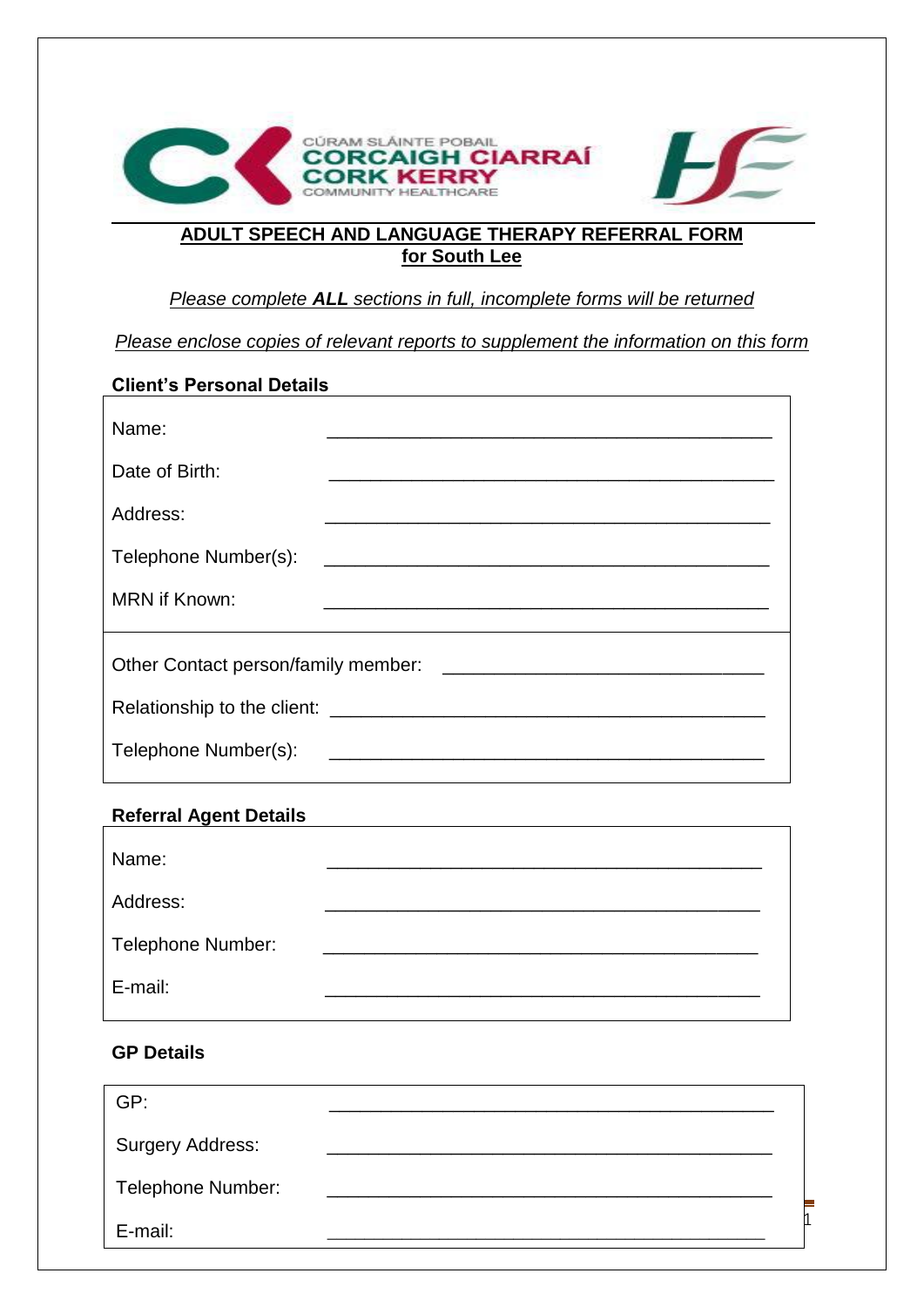# **Medical Details**

| Primary diagnosis:               |                                                                                           |  |
|----------------------------------|-------------------------------------------------------------------------------------------|--|
| Time of onset:                   | the control of the control of the control of the control of the control of                |  |
| Consequences:                    |                                                                                           |  |
| <b>Current Medications:</b>      |                                                                                           |  |
|                                  |                                                                                           |  |
| <b>Previous Medical History:</b> | <u> 1980 - Jan Barbarat, martin da shekara tshirin 1980 - Amerikan Shekarat, mashrida</u> |  |
|                                  |                                                                                           |  |

# **Other Agencies currently involved in therapy, training or rehabilitation**

|    | -<br>- | .<br>-  |           |
|----|--------|---------|-----------|
|    | Name   | Address | Telephone |
| т. |        |         |           |
|    |        |         |           |
| 2. |        |         |           |
| 3. |        |         |           |
| 4. |        |         |           |